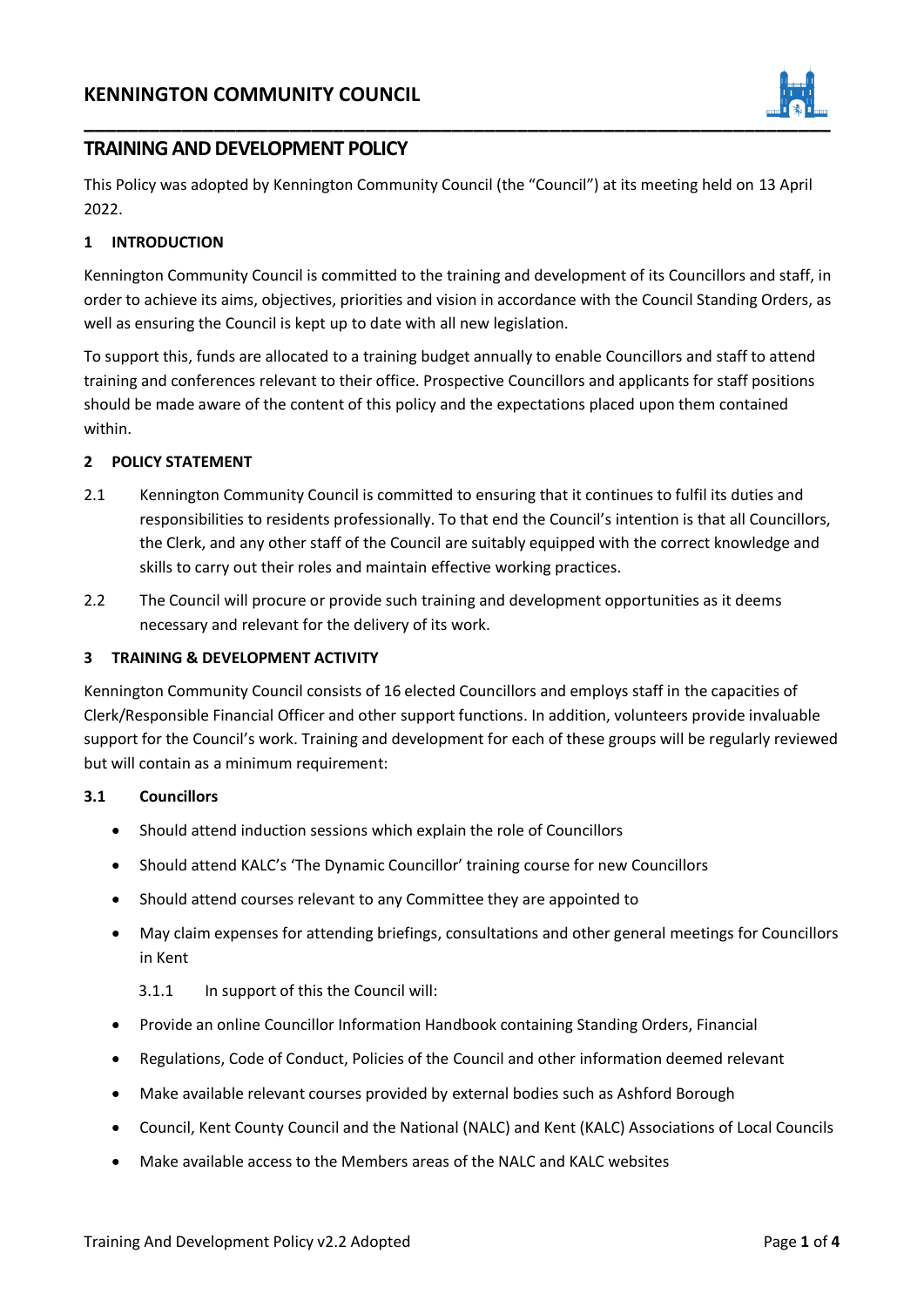# **KENNINGTON COMMUNITY COUNCIL**



• Circulate documentation such as briefings to all Councillors

#### **3.2 Non-Councillors appointed to Committees of the Council**

• The provisions outlined in 3.1 will apply as appropriate to the Councillor's role and their prior knowledge, at the discretion of the Council.

## **3.3 Clerk/Responsible Financial Officer/Assistant Clerk**

- 3.3.1 Will attend Induction sessions explaining the role of Clerk/Responsible Financial Officer/Assistant Clerk
- 3.3.2 Will attend a 'New Clerk's' training course or similar
- 3.3.3 Will attend briefings on relevant health and safety matters and the scope of their work as soon as practicable after their appointment
- 3.3.4 Complete the Introduction to Local Council Administration (ILCA) certification and gain the Certificate of Local Council Administration (CiLCA) within an agreed period from the start of appointment
- 3.3.5 Attend other training relevant to the proficient discharge of their duties such as I.T., Legal Powers, Finance and understanding the planning system, identified through regular training needs assessments
- 3.3.6 Attend relevant training courses and/or local meetings of external bodies such as the Society of Local Council Clerks (SLCC ), National (NALC) and Kent (KALC) Association of Local Councils, County and Borough Councils.
- 3.3.7 May claim expenses for attending briefings, consultations and other general meetings for Councillors in Kent
- 3.3.8 In support of this the Council will:
- I. Provide copies of the Standing Orders, Financial Regulations, Code of Conduct, Policies of the Council and other information deemed relevant
- II. Pay for subscriptions to relevant publications and advice services
- III. Provide copies of the Local Council Administration handbook and other relevant publications, which will remain the property of the Council
- IV. Arrange mentoring opportunities with suitably qualified Clerks from neighbouring parishes
- V. Give regular feedback from the Chairman of the Council in their performance
- VI. Other staff will undertake training relevant to their role as agreed with the Clerk and the Personnel & Development Committee.

## **3.4 Volunteers on other Kennington Community Council Activities**

- Will undertake an assessment of their skill, knowledge and capacity to complete the task at hand including Risk Assessments
- Will attend briefings on the safe use of any equipment provided by the Council
- Training for volunteers will not be beyond that which is necessary for their role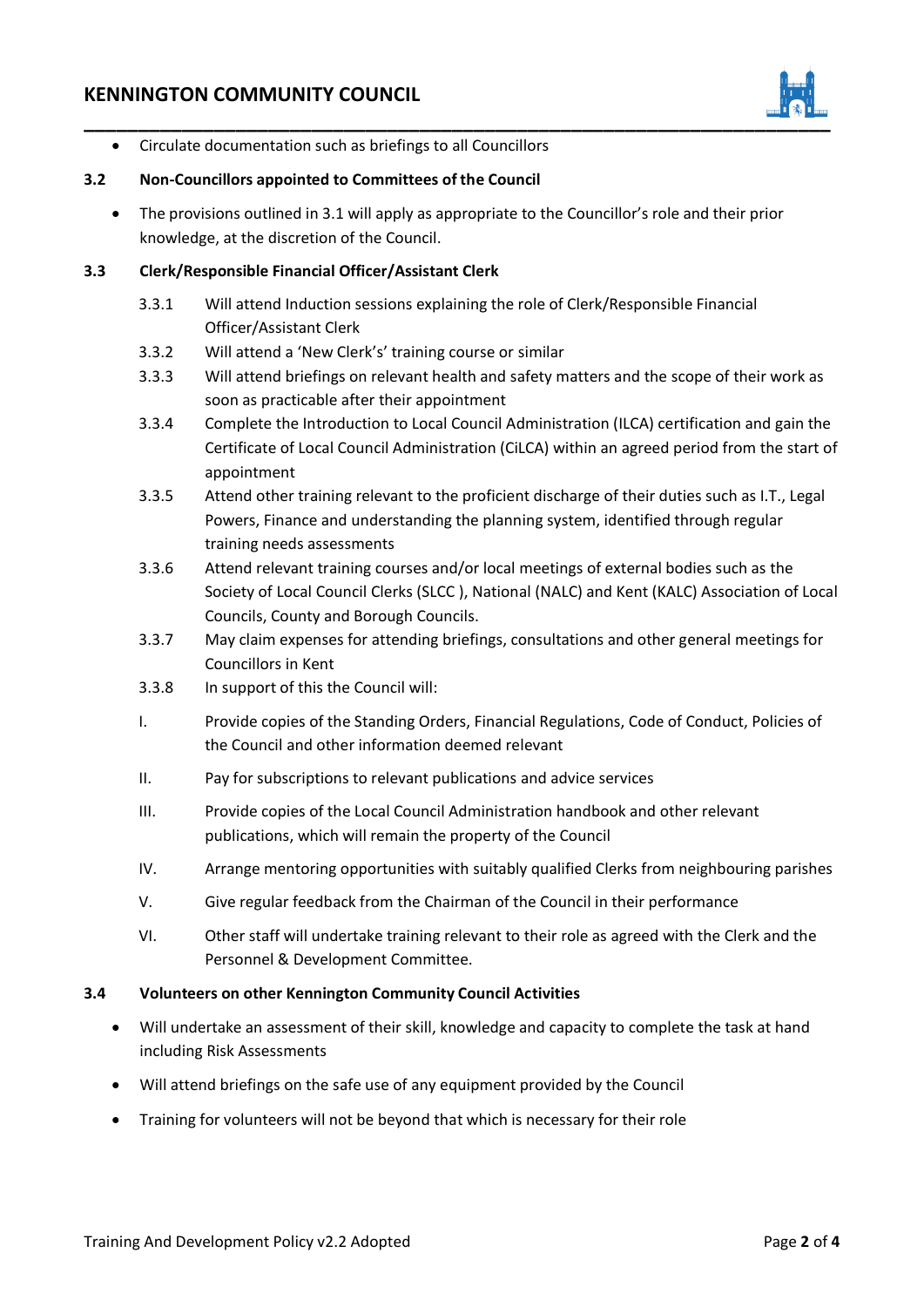

## **4 IDENTIFYING TRAINING NEEDS**

- 4.1 To provide appropriate training, development and learning opportunities for all Councillors and staff, identified through self assessment, the Council's aims and objectives and changes in legislation.
- 4.2 Training requirements for Councillors will usually be identified by themselves, the Personnel & Development Committee and the Clerk, with opportunities to attend courses being investigated by the Clerk and brought to the attention of the full Council.
- 4.3 Annually, the Council will formally review the training needs of the Councillors and the Clerk at a meeting of the Council.
- 4.4 Training needs for the Clerk will be identified through the recruitment process for new Clerks, including application form and interview, formal and informal discussions and annual staff appraisals.
- 4.5 The Clerk is expected to keep up-to-date with developments in the sector and highlight to the Council any training required.

## **5 RESOURCING TRAINING**

- 5.1 Annually, an allocation will be made in the budget each year as required to enable reasonable training and development.
- 5.2 Annually, the Council will consider an allocation in the budget for the payment of a subscription to the Society of Local Council Clerks NALC and KALC to enable the Clerk and Councillors to take advantage of their training courses and conferences.
- 5.3 Purchases of relevant resources such as publications will be considered on an ongoing basis.
- 5.4 All courses must be booked by the Clerk on behalf of attendees and purchased by the Council. Councillors will not be reimbursed for courses they have booked or paid for themselves.

## **6 EVALUATION & REVIEW OF TRAINING**

- 6.1 All training undertaken will be subsequently evaluated by the Council to gauge its relevance, content and appropriateness. Any additional training needs highlighted as a result, will be brought into the training identification process stated in section 4 above.
- 6.2 Training will be reviewed in the light of changes to legislation or any quality systems relevant to the Council; new qualifications, new equipment, complaints received or incidents which highlight training needs and requests from Councillors, the Clerk or volunteers. The Clerk will maintain a record of training attended by staff and Councillors.

| <b>REVISION HISTORY</b> |  |
|-------------------------|--|
|-------------------------|--|

| <b>Version</b> | Date        | <b>Comments</b>               |
|----------------|-------------|-------------------------------|
| 1.0            | 9 May 2019  | Adopted version               |
| 1.1            | 12 Aug 2019 | Draft amendments to v1.0      |
| 2.0            | 14 Aug 2019 | Adopted version               |
| 2.1            | 30 Oct 2020 | Draft amendments to v2.10     |
| 2.2            | 18 Nov 2020 | Reformatted as structured doc |